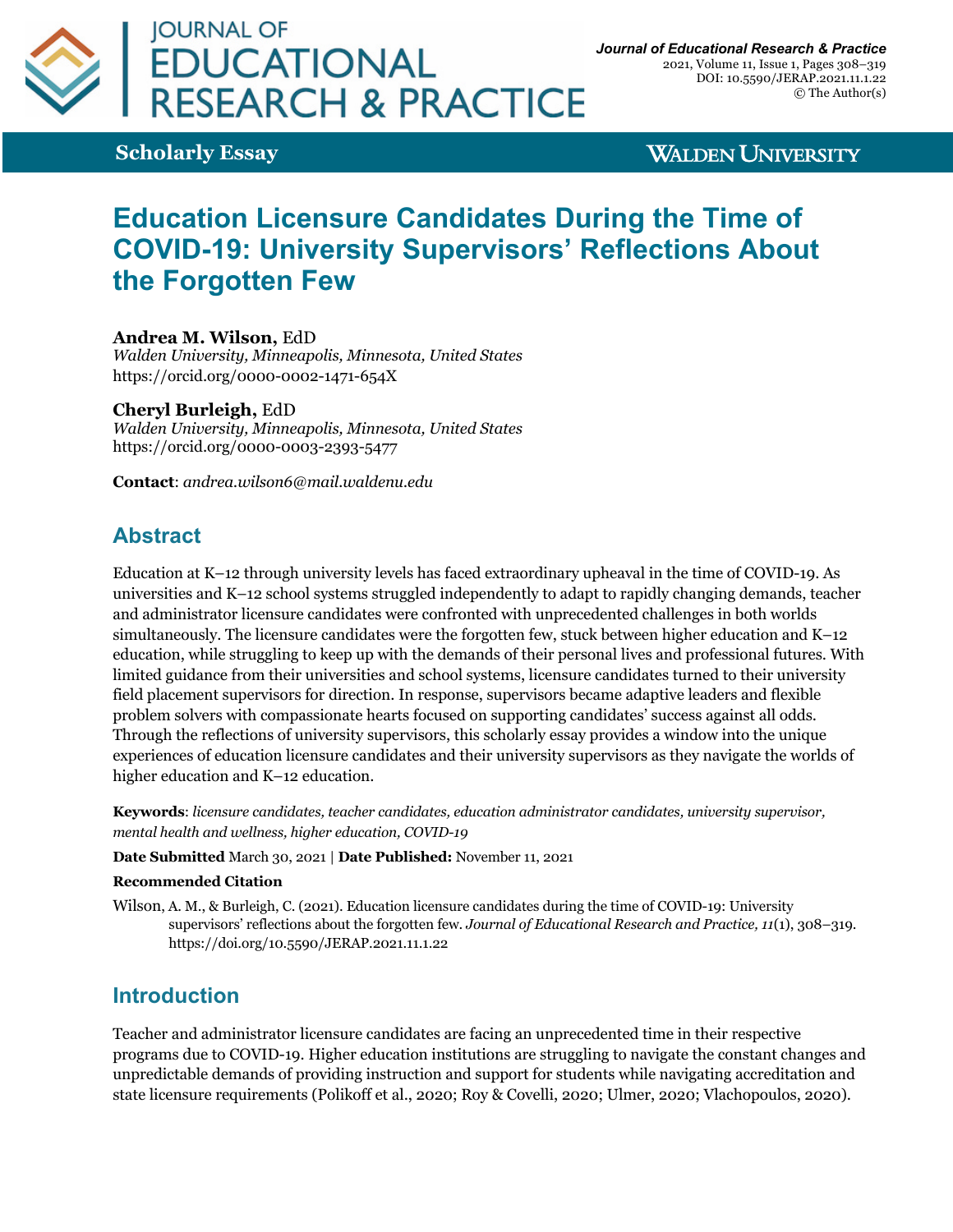In addition, many of those same universities are challenged in how to maintain an active presence with students who are enrolled in licensure programs. Traditional brick and mortar universities, with limited experience in distance or online learning, have battled to keep pace with COVID-19 restrictions while providing their students with the expected level of courses and support to meet the requirements of their respective programs (Roy & Covelli, 2020). Even universities with dedicated online programs have scrambled to assist and provide meaningful guidance to students during a time of high stress (Ulmer, 2020). As the pandemic's effects persist and transform over time, teacher and administrator licensure candidates will continue to face unique challenges requiring skilled leadership and coordinated support from their faculty supervisors and institutions.

The present article defines teacher and administrator licensure candidates as those students who are nearing the end of a formal university-based program designed to conclude with attaining state educator or administrator certification for the K–12 learning environment. The candidates are placed in K–12 school settings to receive an intensive, real-world learning experience under the supervision of university faculty and school-based mentors as a final step prior to applying for state licensure as an educator or administrator. These individuals are in university-based teacher preparation programs that develop future educators and administrators for professional placement in K–12 public, charter, and private schools. Licensure candidates have the desire to work in a variety of educational settings to support student learning.

Regardless of the specific licensure requirements, all Departments of Education at the state level in the United States require licensure candidates to successfully complete practical experiences in a school setting (Allen, 2010; Mitchell et al., 2001; Putman & Walsh, 2021). Based on the individual states in which the licensure candidates live and attend their university licensure programs, the requirements may vary for the successful completion of the program.

For the purpose of this scholarly essay, university field placement supervisors are those members of the university faculty who serve as direct supervisors or evaluators of the student teacher, teacher interns, or administrator licensure placement programs. We, as university supervisors, have been the conduit of these experiences in sharing the strife, unknowing, and panic of these candidates in their respective programs. For licensure candidates, sources of strife, the unknown, and panic were directly related to the ability to complete the state mandated requirements of their licensure programs within their university grading period, including (a) clinical practice hours, (b) video recordings of classes for licensure assessment, and (c) completion of university-based classwork online or in person. As their direct supervisors for the field placement, we had to become a confidant and personal counselor for the emotions each candidate has shared and suffered.

During such unprecedented times, university teacher and administrator licensure programs are placing their trust in—and relying upon—the common sense and experience of the university supervisors rather than traditional university protocols, policies, or personnel to support their respective candidates (Flaherty, 2020). University supervisors, representing their respective teacher education programs, had become the sole individuals for whom candidates could share their concerns; it was necessary to dive deeper into our repertoire and utilize skill sets to buoy candidate confidence by continuously supporting them with little to no direction from their universities (Fain, 2020; Wang, 2020). In the case of teacher and administrative leader candidates, support from their district or local site was limited, given that schools were trying to figure out local policies while at the same time managing rapidly changing state mandates. Across the board, these licensure candidates are concerned with the future of their education and their professional lives.

The following scholarly essay is based on what has been learned during a distinctive point in time, the COVID-19 pandemic. Through the reflections of university supervisors, this collaborative autoethnography essay provides a window into the unique experiences of education licensure candidates and their supervisors as they navigate the worlds of higher education and K–12 education. It presents the personal perspectives and experiences of two university supervisors of licensure candidates working for different university systems,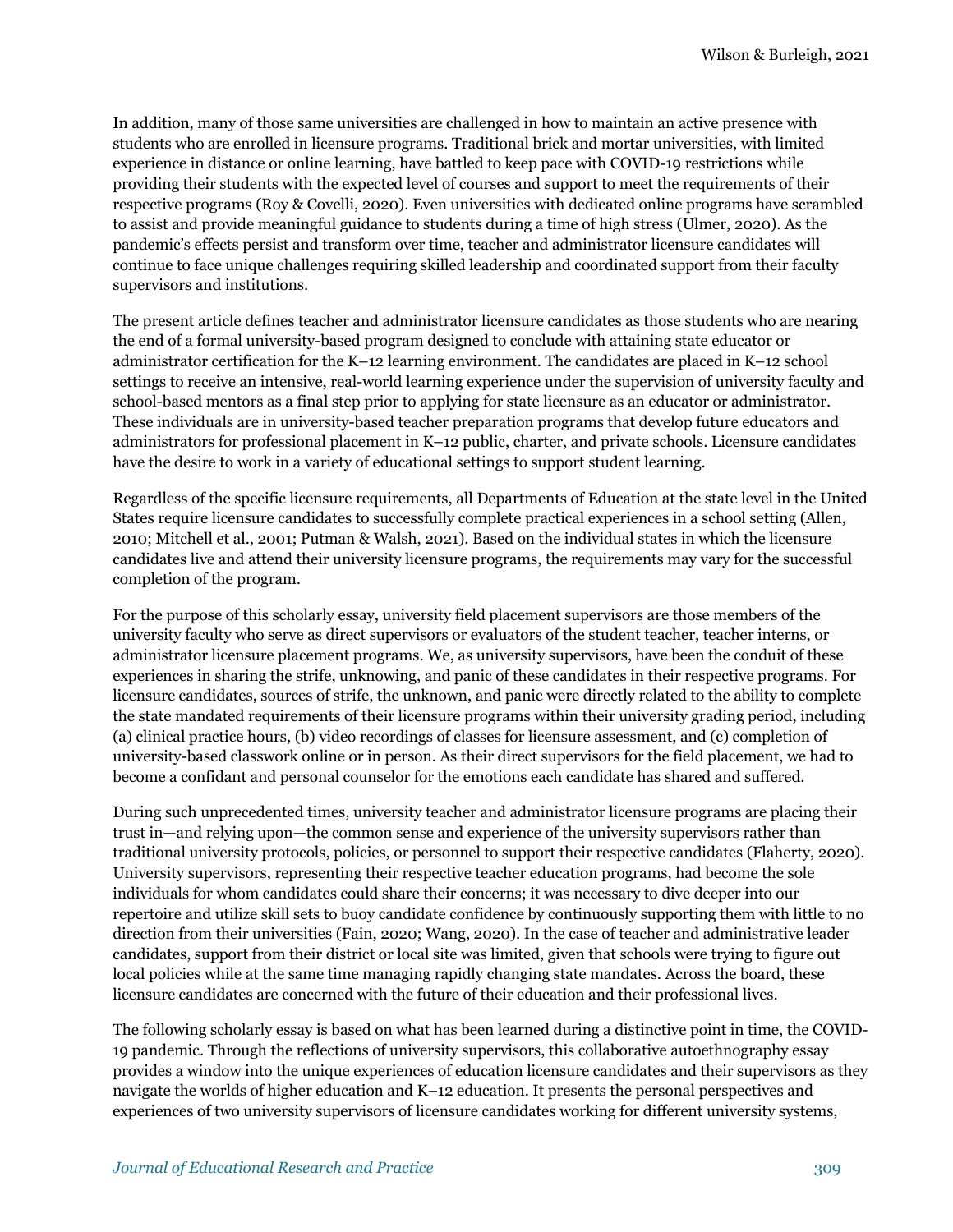both in person and online; therefore, these are not the expressed views from singular institutions within higher education.

### **Who Are the Forgotten Few?**

In any period of rapid change or disruption, there always will be a group of individuals who fall, are left behind, or are forgotten. Universities and school systems are massive organizations that may not be able to adapt quickly to changes, even when faced with unprecedented challenges—especially during something as significant as the global pandemic of COVID-19 (Fain, 2020). No matter the level of effort, there will be those who are overlooked or forgotten when these substantial organizations are forced into immense change in a short period of time. During the upheaval of the COVID-19 pandemic, licensure candidates in K–12 education programs have emerged as a forgotten group.

While institutions for higher learning raced to realign their systems and procedures to meet the needs of students for on campus and online instruction (Roy & Covelli, 2020), teacher and administrator licensure candidates were caught between the historic COVID-19 related disruption of higher education and of the K–12 education environment with no where to turn for guidance (Fain, 2020; Flaherty, 2020; Wang, 2020). Across the board, licensure candidates are simultaneously students of higher education and novice practitioners in K–12 classrooms and schools who depend on the support of both their university licensure programs and the K–12 schools for whom they teach for their success. In many ways, the unique needs of licensure candidates were not accounted for by either higher education or their respective K–12 systems during the pandemic.

#### **Caught Between Two Worlds**

Teacher and administrator candidates have a foot in each of two worlds. For these individuals, one foot is firmly placed in the world of higher education, which is responsible for providing a solid academic program and ultimately certifies graduation. The other foot is placed on the ground in a K–12 classroom, school building, or school district that is responsible for providing the real-world, practical experience that is required for state certification and licensure.

For the teacher and administrator candidates, the disruption that occurred due to COVID- 19 not only interrupted their academic progress but also their placements in school settings. The dual conditions of disruption left many candidates stressed out, scared they will never reach their professional and personal goals, and alone in a forgotten area between higher education and K–12 education. During the Spring of 2020, when COVID-19 was just emerging, there was a faction of teacher and administrator candidates already in practicum placements in classrooms and schools. These candidates were nearing the end of their university programs and were excited to finally be experiencing the real world of K–12 education. Then, all at once, schools shut down. The placement settings changed drastically with no warning and no sign of when there would be a return to normalcy. Many candidates were left wondering if they would ever be allowed to finish the placement requirements for their degrees and licensure.

Oftentimes, in an act of true leadership, the university supervisor took primary responsibility for problemsolving and guiding these candidates through the maelstrom of changes. The university supervisors were working with the candidates in and out of their placement settings. University supervisors serve as the conduit between the university program and the K–12 education setting. For example, the university supervisors are responsible for (a) ensuring that the teacher and administrator candidates gain the experiences they need in their classroom and at the school site, (b) meet the university requirements to complete their degree program,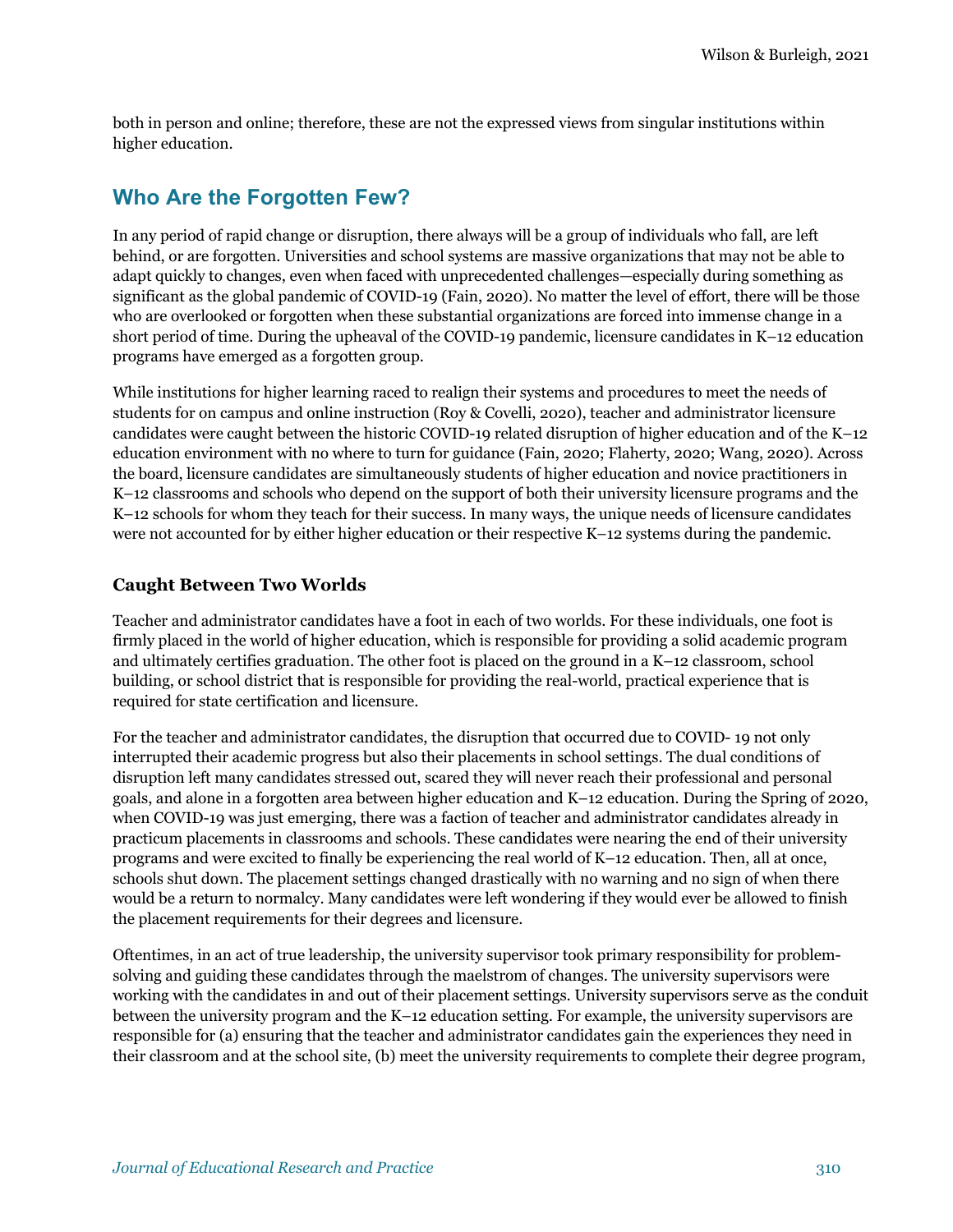and (c) gain the necessary prerequisite and relevant experiences that are mandated by their programs to be recommended for their respective licensure from the state.

Even the traditional classroom observation that must occur as part of evaluating teacher candidates prior to recommendation for licensure have been compromised in the COVID-19 environment. University supervisors have been forced to develop new ways to conduct "classroom observations" using unconventional methods. In an example of flexibility and leadership on the part of the university supervisors and teacher candidates, university supervisors have observed virtual teaching in a variety of forms. School district learning management systems are secured such that synchronous observation of the virtual classroom learning environment by external sources is not permitted; therefore, the university supervisor cannot be present in a live online classroom.

Solutions include having teacher candidates record live online learning sessions and releasing the recordings to the university supervisor for viewing. In an even more interesting development, some school districts have no mandate for students to attend live online learning sessions. In these cases, the only option is to have teacher candidates walk through a lesson, with no students present, using video. How does a university supervisor evaluate a teacher candidate on student engagement when there are no students present? That is an essential question that cannot be answered. Clearly, these are not ideal circumstances for observation and evaluation of a teacher candidate, but they are the only options available in today's unpredictable learning environments. If nothing else, the ability of the university supervisors and teacher candidates to problem solve and develop these viable alternatives in a moment's notice is a sign of flexibility and resilience that are needed in today's education environments.

As university programs changed to meet the demands of COVID-19 shutdowns, reopening, and long-term cycles of restrictions, K–12 systems were going through similar changes. Yet, little coordination emerged between the two systems. Higher education and K–12 education operate wholly independently even when aligning systems for purposes of training new professionals to move into teaching and administrative positions. The alignment and cooperation worked well under pre-COVID conditions. During the pandemic, K–12 and higher education systems faced similar challenges, but the mechanisms by which challenges were met are highly individualized within the separate systems. Communication between and within the institutions responsible for educational practicums became a low priority in light of the existential threat to the institutions themselves. As a result, teacher and administrator licensure candidates were often left playing catch-up to find, start, and complete their required in-classroom and in-school experiential activities.

#### **The Changing Role of the Candidate**

Prior to March 2020, few could imagine that our world would be changed so dramatically due to a virus. On Friday March 13th, everything began to shut down, and schools across the nation were forced to move to distance learning. Schools of all types were transitioning, many times without a plan. Many universities and K–12 schools had to quickly reorganize and find learning platforms that would accommodate a move to 100% virtual classrooms. It is likely that COVID-19 has forever altered the landscape of how students are taught, regardless of grade level or location. The impact was strongly felt in teacher and administrator licensure programs, where candidates were facing hardships that had the potential to affect the ability to gain the necessary experience to graduate and gain certification. The world of the candidates was upended and candidates were left without direct support from those in positions of power at their respective higher education programs (Flaherty, 2020); therefore, reliance on university supervisors for guidance and support increased dramatically.

As K–12 school sites shut down and shifted to virtual instruction, to fill out the remaining weeks of the 2019– 2020 school year, experienced teachers were laboring to become online teachers, and students were struggling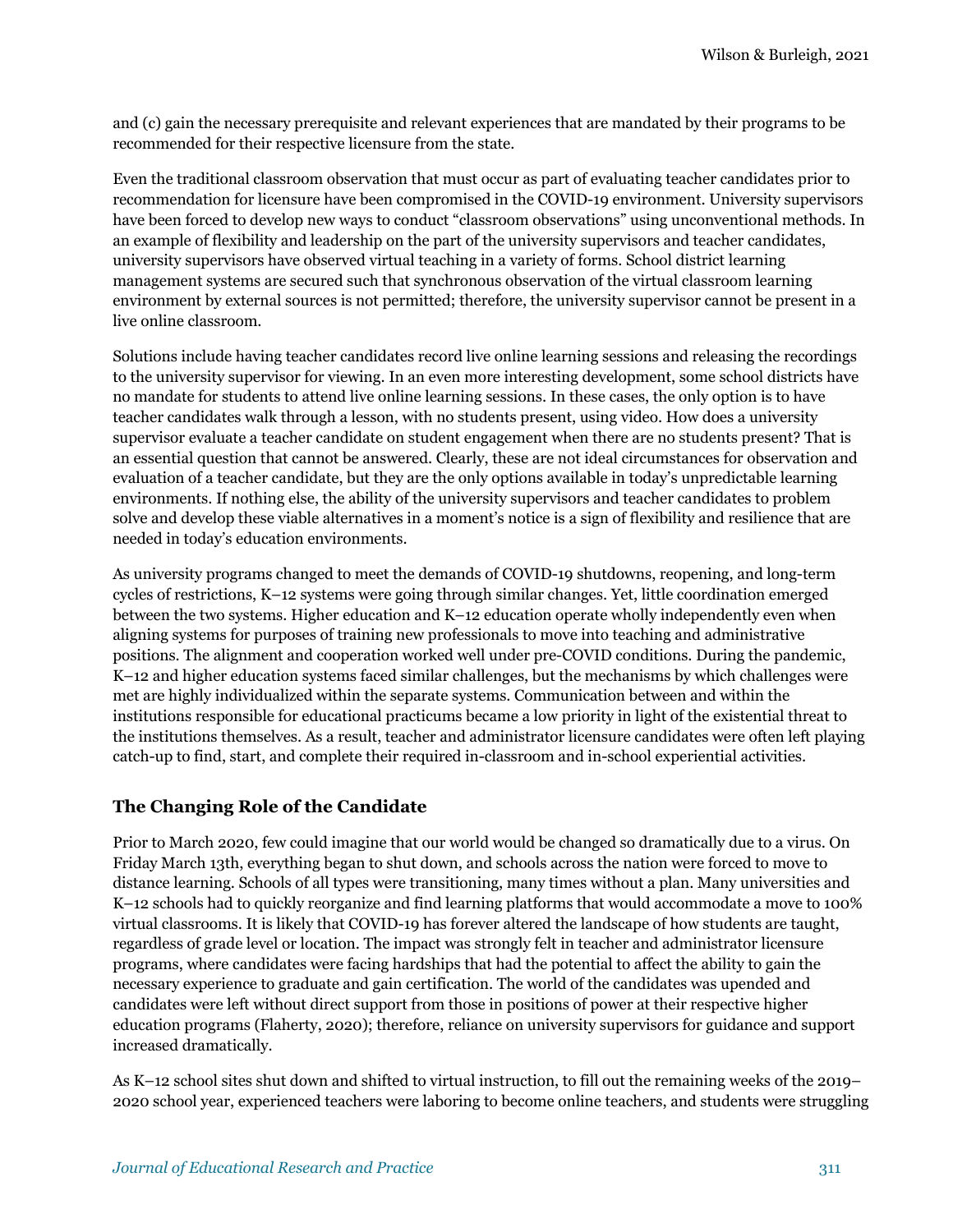to become online learners. Imagine how a teacher or administrator candidate, learning to function as a professional educator within a classroom or at a school site, felt when encountering the sudden requirement to shift gears and become an online educator from home. Candidates felt and expressed the stress of moving from an in-person to a remote learning environment. Frustration mounted as the candidates soon realized their shortcomings, as they lacked the experience and expertise that seasoned educators and administrators could rely on to piece together an appropriate educational experience for their students.

The start of the 2020–2021 school year was no different for teacher and administrator licensure candidates. School districts struggled finding secure, Zoom-bombing-proof platforms that would provide safe learning environments online, while implementing COVID-19 preventive procedures and policies at school sites and in the classroom. The administrator candidates had to become tech savvy, choosing digital products that would effectively deliver pedagogy to support effective teaching for their school community (Harris & Jones, 2020). At the same time, teacher licensure candidates had to toggle between the world of hybrid teaching, working with students both online and in-person, all while managing students in the classroom and keeping themselves from possible COVID-19 virus threats (Singer, 2020). Administrator candidates, who have administrative and leadership responsibilities, made rounds within their schools, ensuring staff were adhering to the COVID-19 rules outlined by the district; including keeping desks in their marked bubbles with the plexiglass carrels to maintain the distance of 6 feet between desks that the Centers for Disease Control and Prevention (CDC) recommended and ensuring supplies were not being shared, surfaces were wiped down, and all students had temperature checks when they entered the school and classroom. Then in a moment's notice—due to state department of education regulations and mandates or a governor's executive order schools would abruptly close, which required administrators to pivot to support teachers to work remotely while trying to maintain staff morale and cohesion.

University programs shuttered their doors across all campuses effectively reducing licensure candidates' access to in-person services, affecting the quality of education support available (Doyle, 2020; Flaherty, 2020). Those services included university-based resource centers of computers and free Wi-Fi, exposing a digital divide among licensure candidates as a student population that no one had expected or anticipated. University programs were not equipped to handle the disparity and, in the future, may have to consider developing free technology loan programs or restructuring tuition to provide licensure candidates with laptops, hotspots, hotspot activation and coverage, and other technology add-ons (Brownlee, 2020) that may be required to avoid a disruption in student progress. Instead, candidates needed to be creative in how to find the resources required to move forward in the attainment of their educational goals. For several of the candidates, who are teachers or administrators, acquiring a laptop was not a challenge, although some of the licensure candidates faced the hardship of Wi-Fi accessibility or connectivity. To overcome Wi-Fi disparity, candidates would need to locate free reliable internet. This was true, more so, for candidates who live in rural areas and are struggling financially to set up a hot spot or where Wi-Fi may be non-existent (Levin, 2020).

#### **Creativity in Accessing Wi-Fi Allows Candidates to Continue in Their Programs**

The following example shared by a licensure candidate was not an isolated occurrence. With the closure of common Wi-Fi public access points, many candidates sit alone, in their cars, in front of a fast food restaurant, coffee shop, or hospital to acquire a free Wi-Fi signal when one is not available in their homes. Systematically, the candidates download as many articles as possible, assignments, and messages, which will allow them to work offline. In one case, a local coffee shop manager became curious as to why a person was sitting in their car every evening at the same place in the parking lot near the side entrance for 2 hours after ordering a cup of coffee. The coffee shop manager conversed with the teacher candidate who described their plight. The candidate lived in a remote location an hour away that does not have Wi-Fi and was dependent on completing their assignments in the evenings or during weekends, since their school had limited access due to COVID-19. The following evening the coffee shop manager brought out an extension cord from the shop to the student's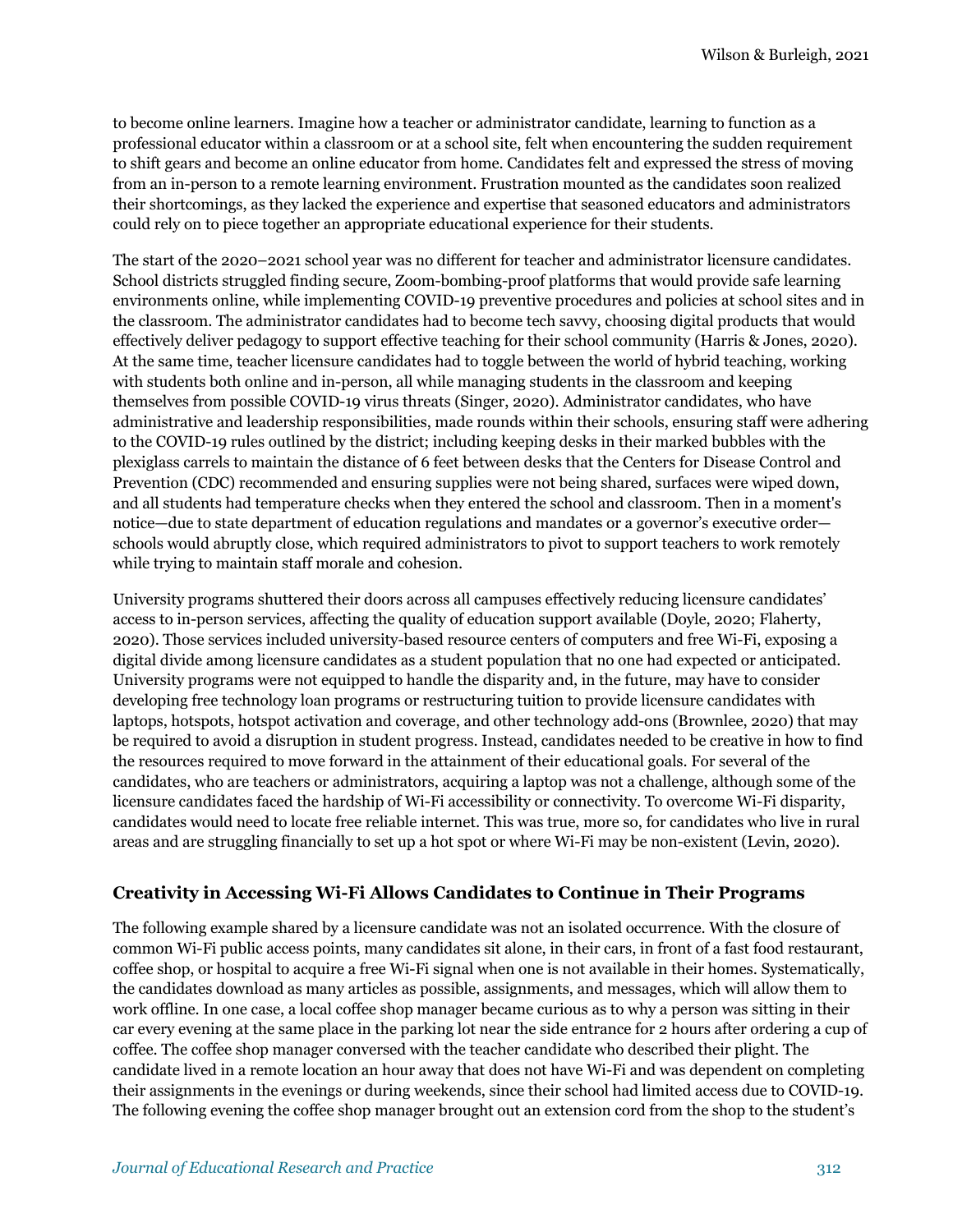car so they would not have to worry about having enough power for their computer, which allowed the student to complete their studies without duress.

One thing is certain: All of these candidates exemplify the old adage of building a plane while it is flying, essentially taking on risk and uncertainty of a global pandemic in real time. Only these candidates had two planes they were working on simultaneously. One plane focused on learning how to be an educator and the other plane focused on learning how to cope with the complete disruption caused by a historic pandemic.

### **The Changing Role of the University Supervisor**

Due to the unique relationship a university supervisor has with the teacher or administrator licensure candidate, a rapport built on empathy, transparency, and trust is imperative for effective and meaningful communication. Thus the candidate feels empowered to bring their best foot forward in their honest and sometimes vulnerable discussions of successes and areas for improvement as members of their school community. Since the outbreak of COVID-19, university licensure programs have transferred a demanding responsibility onto university supervisors, changing the role of these individuals to frontline worker status. With limited direction from university programs, university supervisors were required to have greater levels of flexibility and understanding to support their candidates. Together the candidate and university supervisor had to cope with the ramifications of COVID-19 personally and professionally. Therefore, the level of empathy was greater and desperately needed to help novices in the field. Consequently, the university supervisor, as a mentor, bears the brunt of the stressors the teacher or administrator candidates expresses with no place to turn for advice or guidance. Reliance on university supervisors in this role of leadership demands that the supervisor maintains calm, is adaptable, and is courageous (Blankstein & Newsome, 2021).

While university college of education programs tried to support university supervisors and their licensure candidates, those programs and personnel were ill-equipped to navigate the ever-changing landscape and needs of the students. Maintaining a sense of calm in the eye of a viral storm, university supervisors had to remain current on the ever-changing state's commission on teaching licensure regulations and requirements. Traversing the ever-changing deluge of information provided by the state commission on teaching licensure, governor's executive orders, county boards of education, and local school districts, university supervisors had to make sense of it all, while trying to provide proper guidance to the licensure candidates.

University supervisors working for multiple university licensure systems during COVID-19 observed the difficulties licensure candidates were facing at their school sites. As university supervisors, this unique vantage point brought into focus the impact of how COVID-19 has affected the candidates' ability to adapt to teaching and leading a school virtually. For example, systems within each state have different regulations for the licensure and certification programs. Each respective licensure program had to modify regulations by governor's executive orders throughout the United States to move the state's governing licensure system forward, thus permitting licensure candidates and their respective university programs to allow candidates to remain in the classroom and at their current school sites. The rules are modified from standard and accepted state practices when faced with such adversity.

Qualification exams and practicum assessments, such as Reading Instruction Competence Assessment (RICA), California Teacher performance Assessment (CalTPA), California Administrator Performance Assessment (CalAPA), California Basic Educational Skills Test (CBEST), and California Subject Examinations for Teachers (CSET) in California, were suspended by executive order but must be successfully passed in order to earn a cleared licensure (Executive Order N-66-20, 2020). The executive order allows for districts to hire licensure candidates without prejudice if they are completing a university-based licensure program, earned a preliminary licensure, but have not successfully attempted and passed the required assessments (Lambert, 2020). In Georgia and other states, changes to the educative Teacher Performance Assessment (edTPA)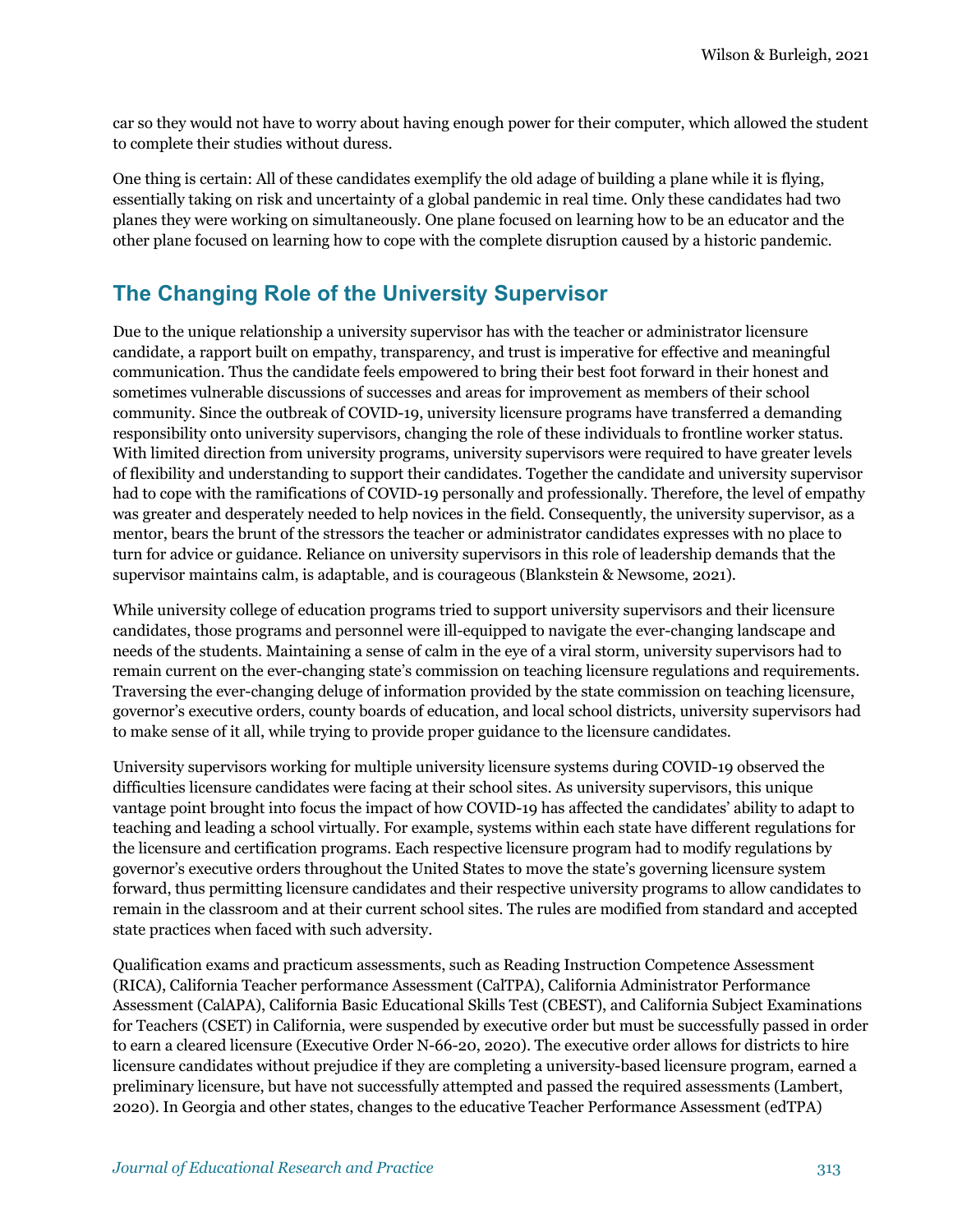licensure assessment had to go through Pearson, Inc. Individual states and systems were slow to respond to the licensure crisis while deciding if licensure candidates were to be grandfathered in as viable educators or if they had to complete the state's licensure requirements. To allow for those licensure candidates to move forward with their programs and gain classroom and school site experience, waivers were granted. As one example of such decision making, Georgia's special commission determined the licensure requirements were nonconsequential for certification purposes and those candidates were no longer required to pass the edTPA (Georgia Professional Standards Commission, 2020).

To be an adaptive leader in unparalleled times, the university supervisor's work is amplified when identifying and continuously solving problems that are unique, while being a positive influence for their licensure candidates who may have lost their purpose or confidence (Blankstein & Newsome, 2021; Earp, 2020). Collective efficacy becomes a powerful factor and predictor of licensure candidate success based on how well the university supervisor shares beliefs about the candidates' capability to motivate student learning and improve outcomes at their respective school sites (Donohoo, 2021). Therefore, the university supervisor, understanding their context and holding steady during unprecedented times (Cheatham, 2020), becomes the person who is the sounding board of concerns and complaints, while keeping their university's teacher or administrator candidate program afloat and moving forward. In essence, the university supervisors were compelled to create their own forms of virtual professional networks and/or virtual communities of practice with their licensure candidates and with other digital colleagues (see Harland, 2020; Hyder et al., 2020) as a means for supporting the progress and development of their candidates during these most difficult times.

# **Candidates' Mental Health and Wellness During COVID-19**

The stressors placed on licensure candidates have affected their ability to be their best possible self when working with students, faculty, and parents. Teacher and administrator candidates do understand there is action and consequence when working beyond their optimum skill level. Mental health and well-being for every stakeholder is the largest challenge that most schools are currently facing (Dennihy, 2020; Earp, 2020). University supervisors have observed exhausted candidates who have not been able to separate their work from home life, since in most cases they are in the same location, spending countless hours working on (a) lesson plans, (b) teaching in a distance or hybrid learning environment, (c) developing demonstration videos to support differentiated learning, (d) grading, and (e) responding to countless emails. Licensure candidates expressed that there was a shift in the demands placed on them which made it nearly impossible to maintain a separate home and work life; therefore they felt as if they were on call all hours of the day (Bintliff, 2020). Boundaries set in the past as to when to contact a teacher or administrator are no longer honored. Parents, students, and teachers think nothing of contacting teacher and administrator candidates prior to the school day or late in the evening by phone, text, or email for immediate answers to questions or to express concerns. For some teachers, students contacting them in the evening for assistance adds to their personal stress levels, but it also shows them that students want to be engaged. Therefore, the teacher is willing to work with the student even though they are exhausted (Bintliff, 2020).

Licensure candidates are second guessing their abilities as educators due to unforeseen perceptions of threat, such as COVID-19, that may cause fear (Mitra, 2021). How candidates perceive and react to the experience of threatened stability is based in self-confidence and security in knowledge of their skill set as teachers and administrators. What has changed is the level of scrutiny where teacher candidates have seen fluctuations in expectations and microanalysis in the execution of lesson plans by their principals when teaching in a hybrid or virtual learning environment. Teacher candidates are also concerned about maintaining levels of student engagement and learning, while seeing an increase in absenteeism in their classes (Bintliff, 2020). When students are no where to be found in the virtual classroom, a sense of loss and grieving (Bintliff, 2020) is experienced by the licensure candidates. Each licensure candidate at the school site expends a tremendous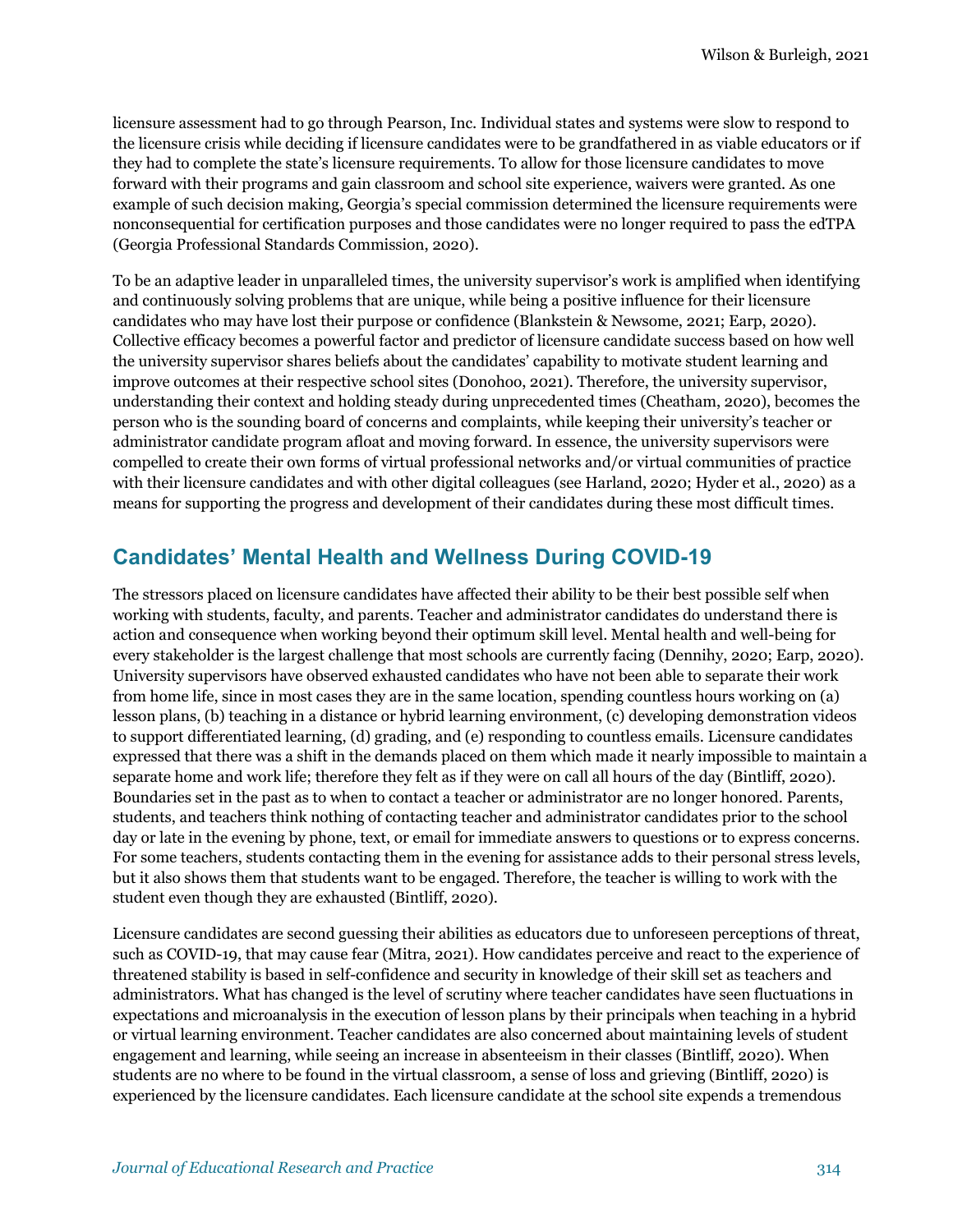amount of energy to support students holistically. Candidates have taken personal responsibility—above and beyond what is required of them in the classroom—to focus on the educational welfare of their charges. In many cases, the candidates became ad hoc counselors and social workers to the students (Singer, 2020) at the expense of their own well-being.

Within school districts, superintendents and district program coordinators are relying on distributive leadership, requiring administrative candidates to extend collaborative networks to creatively respond to COVID-19 concerns at school sites (Azorin et al., 2020). Increased personnel concerns, fluidity of staff, and distance learning have placed undue stress on administrator candidates (Harris & Jones, 2020), while trying to balance parent demands and state requirements for the possibility of reopening schools safely prior to eradication of COVID-19 spread at their schools. Administrator candidates, just as teacher candidates, need to acknowledge the importance of self-care and give priority to their well-being and health (Dennihy, 2020; Harris & Jones, 2020) when tackling issues of running a school while supporting the welfare of their students and staff.

University supervisors understand the possibility of going back to "normal" will not occur in schools; instead a "new normal" may arise. The goal is for candidates to transform their mindset resulting in a change of consequence or outcome (Council of Chief States School Officers, 2017; Shandomo, 2010; Ziegler & Smith, 2004). University supervisors have placed an emphasis on empathy and grace in their communications with licensure candidates. To support licensure candidates in higher education, who are experiencing extreme stressors affecting their personal well-being, licensure programs should consider allocating resources for mental health services (Polikoff et al., 2020).

The concern, as expressed by these university supervisors, is that candidates experienced burnout, anxiety, and frustration. This can be avoided or mitigated if the support services and resources are provided by school districts that clearly delineate boundaries, roles, and responsibilities for all members of the school community. Within the school community, a directive from the district's superintendent should be forthcoming where teachers and administrators should be provided the same levels of grace, flexibility, and empathy bestowed upon students. Additionally, leaders at the school district level need to give permission to both their teacher and administrator candidates to prioritize their mental health, well-being, and self-care (Harris & Jones, 2020). By doing so, the needs of the students can be met; thus, meaningful learning and engagement in the classroom is possible.

### **Recommendations and Conclusions**

The COVID-19 pandemic brought to light unforeseen challenges that higher education may not have even imagined for the programs within their respective universities. The role of higher education leadership transferred beyond the walls of the institutions to the very university supervisors who are the "boots on the ground" for these licensure placements. University supervisors are individuals who have direct interaction with teacher and administrator licensure candidates. For candidates, reliance on their university supervisors is paramount to their academic success in typical times and even more so in times of crisis, like these.

It is understood that individual institutions did the best they could when faced with the challenges of COVID-19 and with how the pandemic affected their respective institutions. Predicting outcomes after shuttering universities and then immediately—although clumsily—pivoting to remote learning was not possible. Communication systems and lines of communication within institutions were tested. Some institutions were transparent and empathetic to both their faculty and students, while others were not as forthcoming. The concern faced by university supervisors was how to navigate both worlds, within the K–12 realm and the university's licensure programs, without a safety net. Therefore, university supervisors relied on their crossover experiences between institutions and modes of practice; thereby employing crisis leadership skills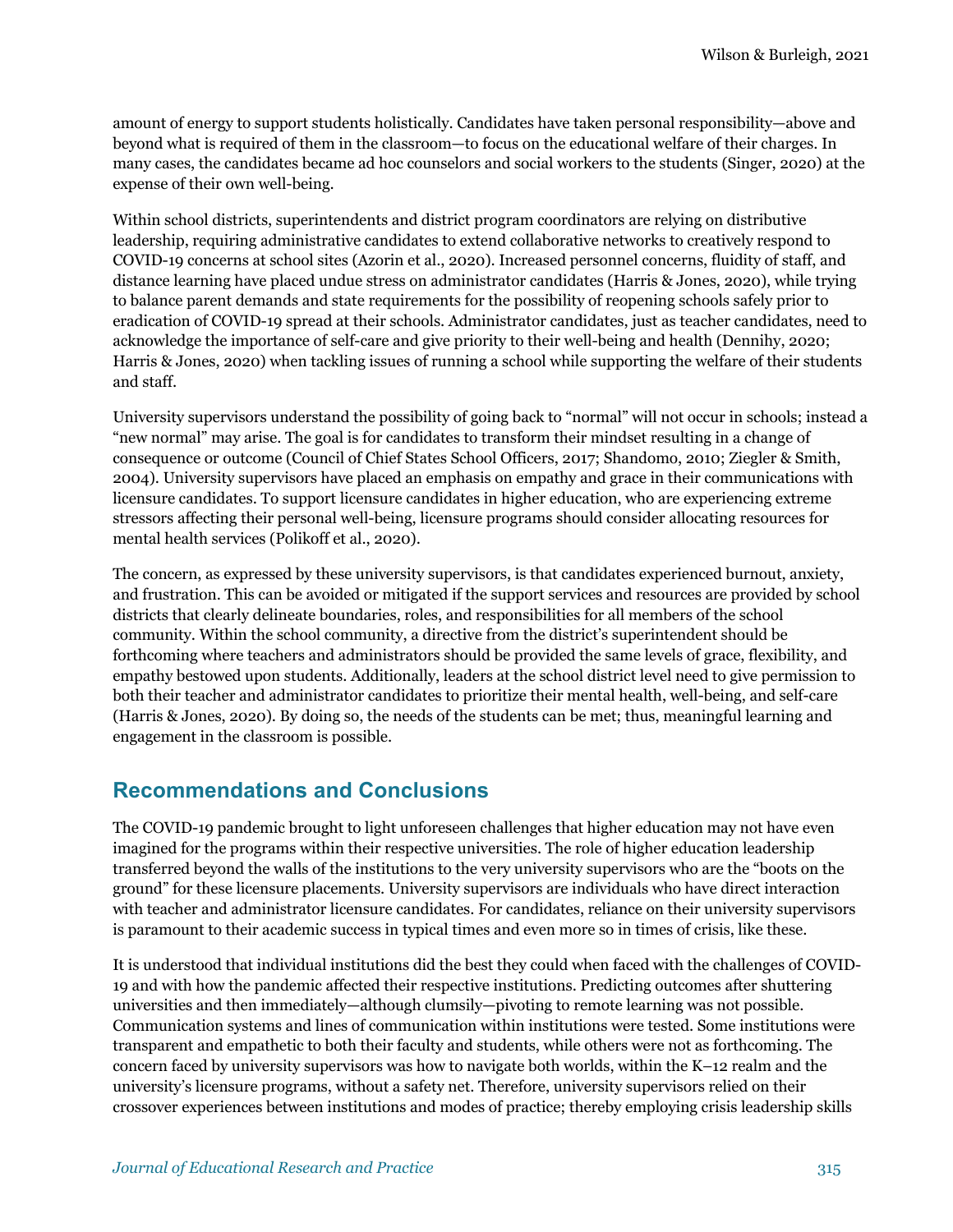to prioritize candidates and their needs during the ongoing crisis in a way that the higher education institutions could not.

Based on the nature of what occurred during the COVID-19 crises, university leadership needs to think beyond the present and consider what could be possible in the future. What other types of natural and manmade events may strike their institutions, and what may be the effects on their students and faculty? One recommendation, based on events and observations over the course of the last year, is that leadership in higher education needs to allocate funds for emergency contingencies to provide additional support services. Such services may include (a) outreach programs to directly connect with faculty and students, and (b) crisis interventions to support students and staff, including mental health and wellness services. Programs that target candidates and supervisors will need differentiated support and considerations. What may work for faculty of higher education will not necessarily translate to university supervisors. Additionally, support services that incorporate mental health and wellness for K–12 licensure candidates are different from other professional services, even in the face of crisis.

Universities should include plans to address and support faculty who are not digitally comfortable and include an understanding that a lag in tackling this concern affects students' ability to learn and move successfully forward in their respective program. Leadership within higher education may need to consider: (a) how they will fill gaps within their programs; (b) if they are willing to work to keep the trust of faculty and students; and (c) what services might be needed, within their institutions, to promote healthy learning environments. Higher education leadership must consider opening the lines of communication with faculty who directly work with candidates in the field. By doing so, creative strategies may be developed to identify and support candidates who are not digitally comfortable. Additional support services and resources could be made available remotely to encourage candidates to continue to achieve their academic and personal goals without sacrificing their personal life and mental health and well-being.

Insights that began with the arrival and rapid spread of a global pandemic could provide many lessons about the unique needs of teacher and administrator licensure candidates. The candidates have fallen in the gap between the higher education and K–12 sectors. With the support of their university supervisors, these gaps have been patched in an effort to allow these hard-working, dedicated individuals to continue on with their licensure and degree progress.

Despite the chaos of the moment, these candidates have the potential to emerge as stronger, more resilient, and better prepared for anything that may come their way.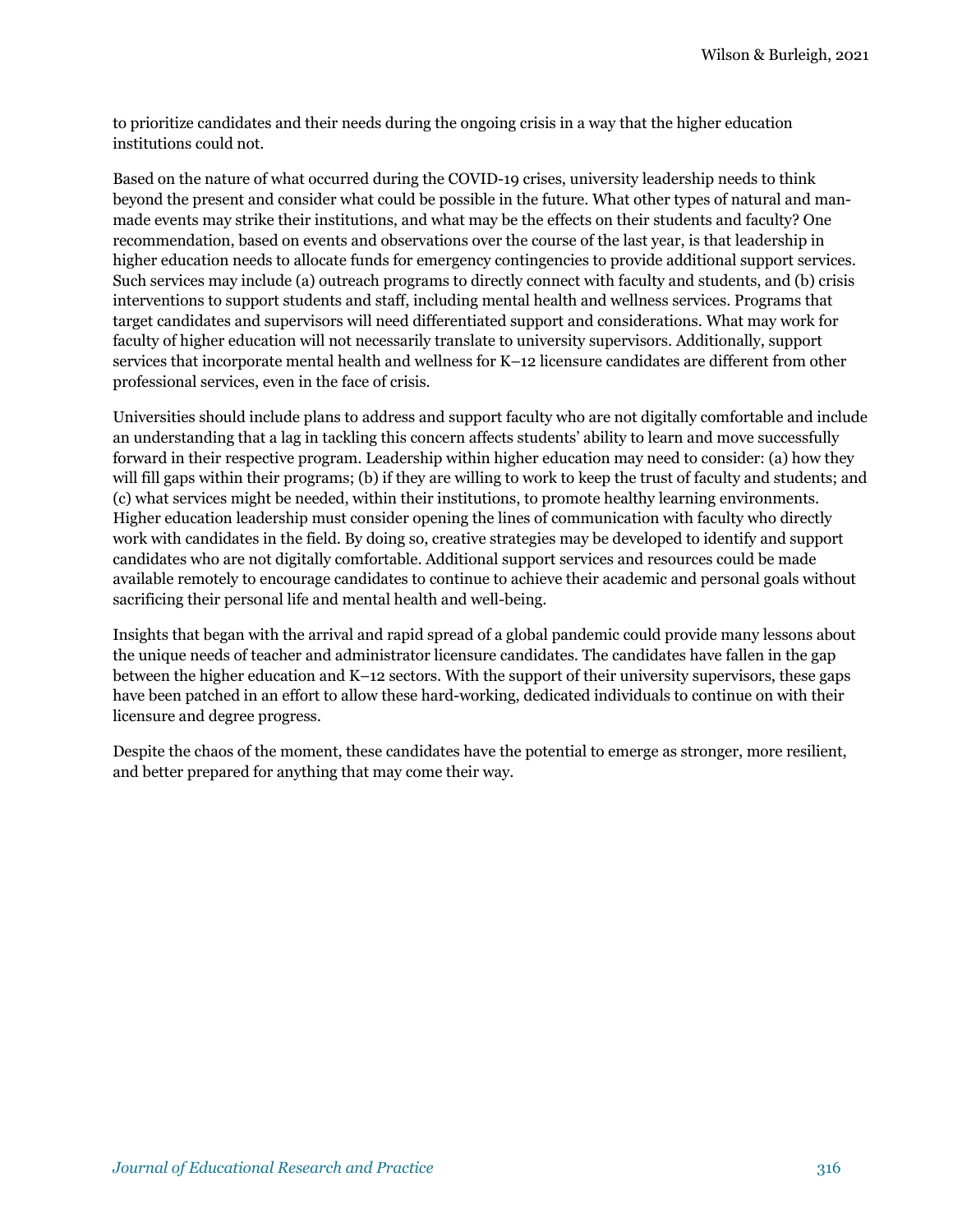### **References**

- Allen, M. B. (2010, March). *Teacher quality and teacher licensure*. Association of Public and Land-Grant Universities.– https://www.aplu.org/projects-and-initiatives/stem-education/science-andmathematics-teaching-imperative/smti-projects/improving-state-need-assessment/teacher-qualityteacher-licensure.html
- Azorin, C., Harris, A., & Jones, M. (2020).Taking a distributed perspective on leading professional learning networks. *School Leadership and Management, 40*(2-3), 111–127. https://doi.org/10.1080/13632434.2019.1647418
- Bintliff, A. V. (2020, September 8). How COVID-19 has influenced teachers' well-being. *Psychology Today*. https://www.psychologytoday.com/us/blog/multidimensional-aspects-adolescent-wellbeing/202009/how-covid-19-has-influenced-teachers-well
- Blankstein, A. M., & Newsome, M. J. (2021). *Breakthrough leadership: Six principles guiding schools where inequity is not an option*. Corwin Press.
- Brownlee, M. I. (2020, July 13). Here's how colleges should help close the digital divide in the COVID-era. *EdSurge*. https://www.edsurge.com/news2020-07-13-here-s-how-colleges-should-help-close-thedigital-divide-in-the-covid-era
- Cheatham, J. P. (2020, October 14). Becoming a school leader during COVID-19. *Usable Knowledge*. https://www.gse.harvard.edu/news/uk/20/10/becoming-school-leader-during-covid-19
- Dennihy, M. (2020). Opinion: Communicating compassionately during COVID-19. In P. Fain (Ed.), *Protecting vulnerable students during the pandemic* (pp.52-54). Inside Higher Ed. https://www.insidehighered.com/sites/default/server\_files/media/IHE\_Protecting-Vulnerable-Students-During-the-Pandemic\_20200608.pdf
- Donohoo, J. (2021). I collaborate with my peers and my teachers about conceptions of progress and my impact. In J. Hattie & R. Smith (Eds.), *10 mindframes for leaders: The visible learning approach to school success* (pp. 35–44). Corwin Press.
- Doyle, J. (2020). Opinion: Fostering student success outside of online classes. In P. Fain (Ed.), *Protecting vulnerable students during the pandemic* (pp. 29–33). Inside Higher Ed. https://www.insidehighered.com/sites/default/server\_files/media/IHE\_Protecting-Vulnerable-Students-During-the-Pandemic\_20200608.pdf
- Earp, J. (2020, August 12). Changing school leadership during COVID-19*. Teacher Magazine*. https://www.teachermagazine.com/au\_en/articles/changing-school-leadership-during-covid-19?utm\_source=Twitter&utm\_medium=socialmedia&utm\_content=social
- Governor's Executive Order N-66-20. (2020, May 29). California.
- Fain, P. (2020). Exclusive article: Big questions and a widening chasm. In P. Fain (Ed.). *Protecting vulnerable students during the pandemic*. (pp. 4–7). Inside Higher Ed. https://www.insidehighered.com/sites/default/server\_files/media/IHE\_Protecting-Vulnerable-Students-During-the-Pandemic\_20200608.pdf
- Flaherty, C. (2020). Grading for a pandemic. In P. Fain (Ed.). *Protecting vulnerable students during the pandemic*. (pp. 11–14). Inside Higher Ed. https://www.insidehighered.com/sites/default/server\_files/media/IHE\_Protecting-Vulnerable-Students-During-the-Pandemic\_20200608.pdf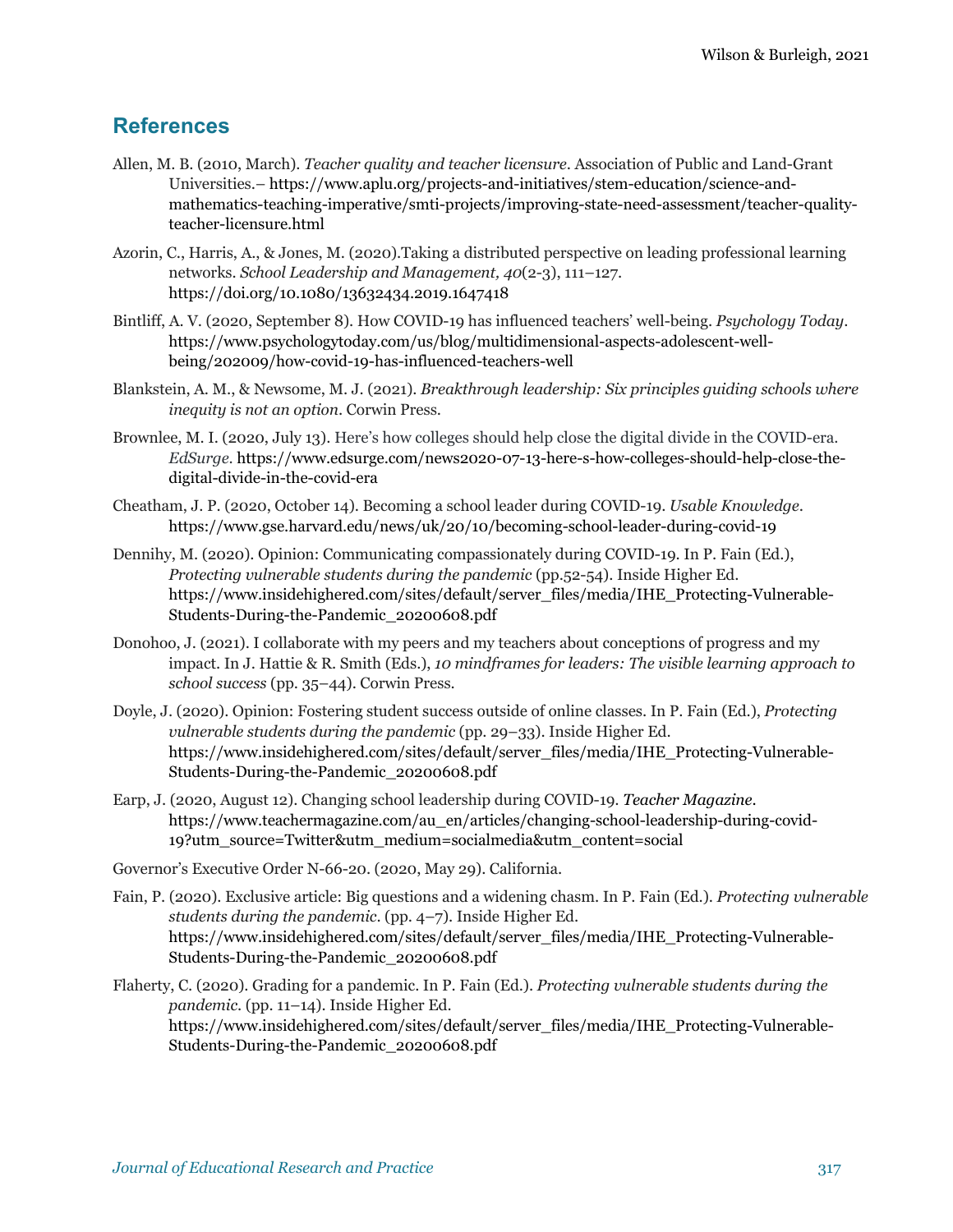- Georgia Professional Standards Commission. (2020, May 11). *Certification flexibility due to COVID-19* [Table]. https://www.gapsc.com/Certification/Downloads/Certification\_Flexibility\_due\_to\_COVID-19\_Table.pdf
- Harland, D. J. (2020). Digital colleague connectedness: A framework for studying teachers' professional network interactions. *Journal of Educational Research and Practice,* 10(1), 393–403. https://doi.org/10.5590/JERAP.2020.10.1.25
- Harris, A., & Jones, M. (2020). COVID 19—school leadership in disruptive times. *School Leadership and Management, 40*(4), 243–247. https://doi.org/10.1080/13632434.2020.1811479
- Hyder, N., Adcock, A., & Brown, D. (2020). An overview of virtual communities of faculty practice. *Journal of Educational Research and Practice, 10*(1), 420–426. https://doi.org/10.5590/JERAP.2020.10.1.27
- Lambert, D. (2020, May 30). Governor suspends California teacher testing requirements for candidates impacted by coronavirus closures. *EdSource*. https://edsource.org/2020/governor-suspendscalifornia-teacher-testing-requirements-for-candidates-impacted-by-coronavirus-closures/632780
- Levin, D. (2020, October 12). No home, no wi-fi: Pandemic adds to strain on poor college students*. The New York Times*. https://www.nytimes.com/2020/10/12/us/covid-poor-college-students.html
- Mitchell, K. J., Robinson, D. Z., Plake, B. S., & Knowles, K. T. (Eds.). (2001). *Testing teacher candidates: The role of licensure tests in improving teacher quality*. National Academy Press.
- Mitra, S. (2021). I build relationships and trust so that learning can occur in a place where it is safe to make mistakes and learn from others. In J. Hattie & R. Smith (Eds.), *10 mindframes for leaders: The visible learning approach to school success*. (pp. 89–98). Corwin Press.
- Polikoff, M., Silver, D., & Korn, S. (2020, August 4). What's the likely impact of COVID-19 on higher ed? *Inside Higher Ed*. https://www.insidehighered.com/views/2020/08/04/analysis-data-nationalsurvey-impact-pandemic-higher-ed-opinion
- Putman, H., & Walsh, K. (2021, March). *State of the states 2021: Teacher preparation policy*. National Council on Teacher Quality. https://www.nctq.org/publications/State-of-the-States-2021:-Teacher-Preparation-Policy
- Shandomo, H. M. (2010). The role of critical reflection in teacher education. *School-University Partnerships, 4*(1), 101–113. https://files.eric.ed.gov/fulltext/EJ915885.pdf
- Singer, N. (2020, November 30). Teaching in the pandemic: "This is not sustainable." *The New York Times*. https://www.nytimes.com/2020/11/30/us/teachers-remote-learning-burnout.html
- Roy, S., & Covelli, B. (2020). COVID-19 induced transition from classroom to online mid semester: Case study on faculty and students' preferences and opinions [Special issue]. *Higher Learning Research Communications, 11*, 10–32. https://doi.org/10.18870/hlrc.v11i0.1197
- Ulmer, W. (2020). Leader-to-leader: Reflexive leadership in the midst of Covid-19 and social unrest. *Journal of Social Change, 13*, 1–6. https://doi.org/10.5590/JOSC.2020.13.1.02
- Vlachopoulos, D. (2020). COVID-19: Threat or opportunity for online education? *Higher Learning Research Communication, 10*(1), 16–19. https://doi.org/10.18870/hlrc.v10i1.1179
- Wang, X. (2020). Opinion: Colleges should cultivate more equitable transfer pathways. In P. Fain (Ed.). *Protecting vulnerable students during the pandemic* (pp. 15–18). Inside Higher Ed.
- Ziegler, D. J., & Smith, P. N. (2004). Anger and the ABC model underlying rational-emotive behavior therapy. *Psychological Reports, 94*(3), 1009–1014. https://doi.org/10.2466/pr0.94.3.1009-1014